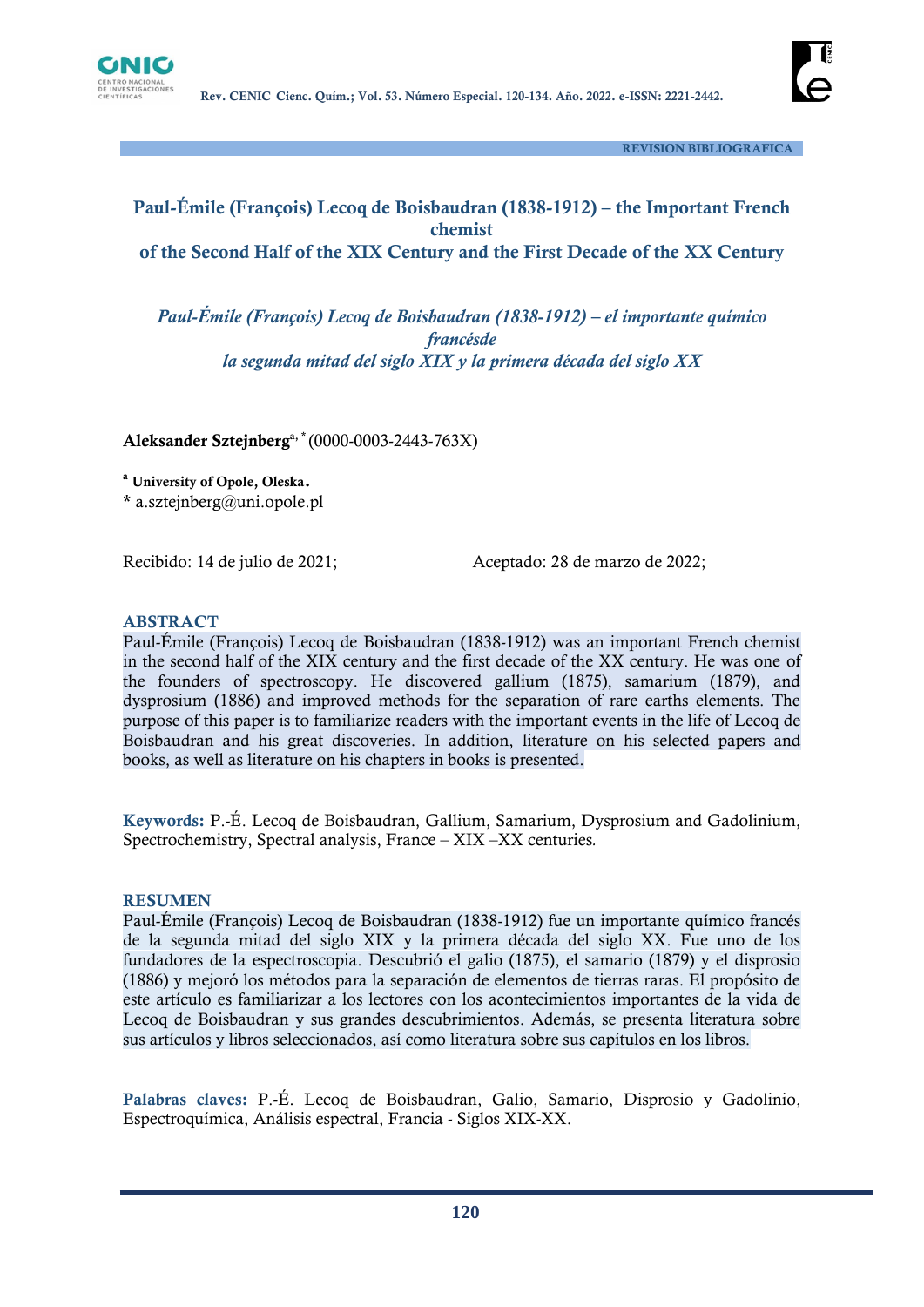

## **INTRODUCTION**

### **The important events in the Lecoq de Boisbaudran's life**

Paul-Émile (François) Lecoq de Boisbaudran (1838-1912) (Figure 1), known simply as Lecoq de Boisbaudran was called "one of the most brilliant and energetic of French investigators" (Gardiner, 1912, p. 255) and "a brilliant spectral analyst" (Trifonov & Trifonov, 1985, p. 257). "His most famous work dealt with spectroscopy, resulting in the discovery of several elements" (Marshall & Marshall, 2002, p. 78).

One hundred and ten years have passed since his death, but during this time only a few articles about this accomplished experimenter were published. Little is known about his life, and the information available in the literature is usually of a general nature. His name is most often associated with the discovery of gallium and little is said about his other achievements. The American chemist Henry Monmouth Smith (1868-1950) wrote about him and his achievements in his book published in 1949:

Held no academic position and most of his work was done in his own small laboratory. Although he worked in Agricultural and Physical Chemistry his work with the spectroscope is his outstanding contribution to Science. He discovered a relation existing between the lines emited by members of the same family of metals and their atomic weights and developed the use of the spark spectra in place of the flame. ... Other investigations of Boisbaudran were with the rare earths, resulting in the identification of Samaria (1875), Dysprosia (1886) and Gadolinia (1889) (p. 35).

Paul-Émile (François) Lecoq de Boisbaudran was born in Cognac (France) on April 18, 1838 and he was the son of Paul Lecoq de Boisbaudran (1801-1870) and his wife Anne-Louise-Alexandrine, née Joubert (1814-1891) (Fontani, Costa, & Orna, 2015, p. 211; Marshall & Marshall, 2002, p. 78).

His father, together with his brother Scœvola (1802-1878), a former student of the *École Polytechnique*, started working in a wine business at Cognac. Over time, the venture prospered better and better, and from his youth, Paul-Émile also entered the business under the leadership of his father and uncle (De Gramont, 1923, p. XI).

He was educated by his mother. She tought him "the classics, history, and foreign languages" (Ramsay, 1913, p. 742), while every evening his uncle Scœvola, after having finished commercial accounting, returned to the teachings previously received at the *École Polytechnique*. His father, a cultivated mind and above all an artist, gave him also his lessons (De Gramont, 1923, p. XI).

He learned to speak English fluently, so in the late 1860s he went to England and Scotland, where he met various famous scientists (Marshall & Marshall, 2002, p. 78). He also dealt with matters related to the wine business there (Ramsay, 1913, p. 742). He became interested in chemistry, and his uncle supported him after his father died, and even funded a laboratory for him in the home in Cognac.

After 1875 he moved to Paris, where he worked in a little home laboratory. He "did not attend a formal university, but he followed the syllabi of classes tought at École Politechnique" (Marshall & Marshall, 2002, p. 78). He succeeded in acquiring, a very general scientific education (De Gramont, 1923, p. XI).

After 1895 his research activity seemed to slow down. This was mainly due to his deteriorating health and family duties (De Gramont, 1923, p. XLI). On December 27, 1897, at the age of of fifty-nine, he married a forty-five-year-old widow Jeannette Nadault-Valette (1852-1926) (Fontani, Costa, & Orna, 2015, p. 213) and his marriage brought him a lot of happiness. The spouses had no children.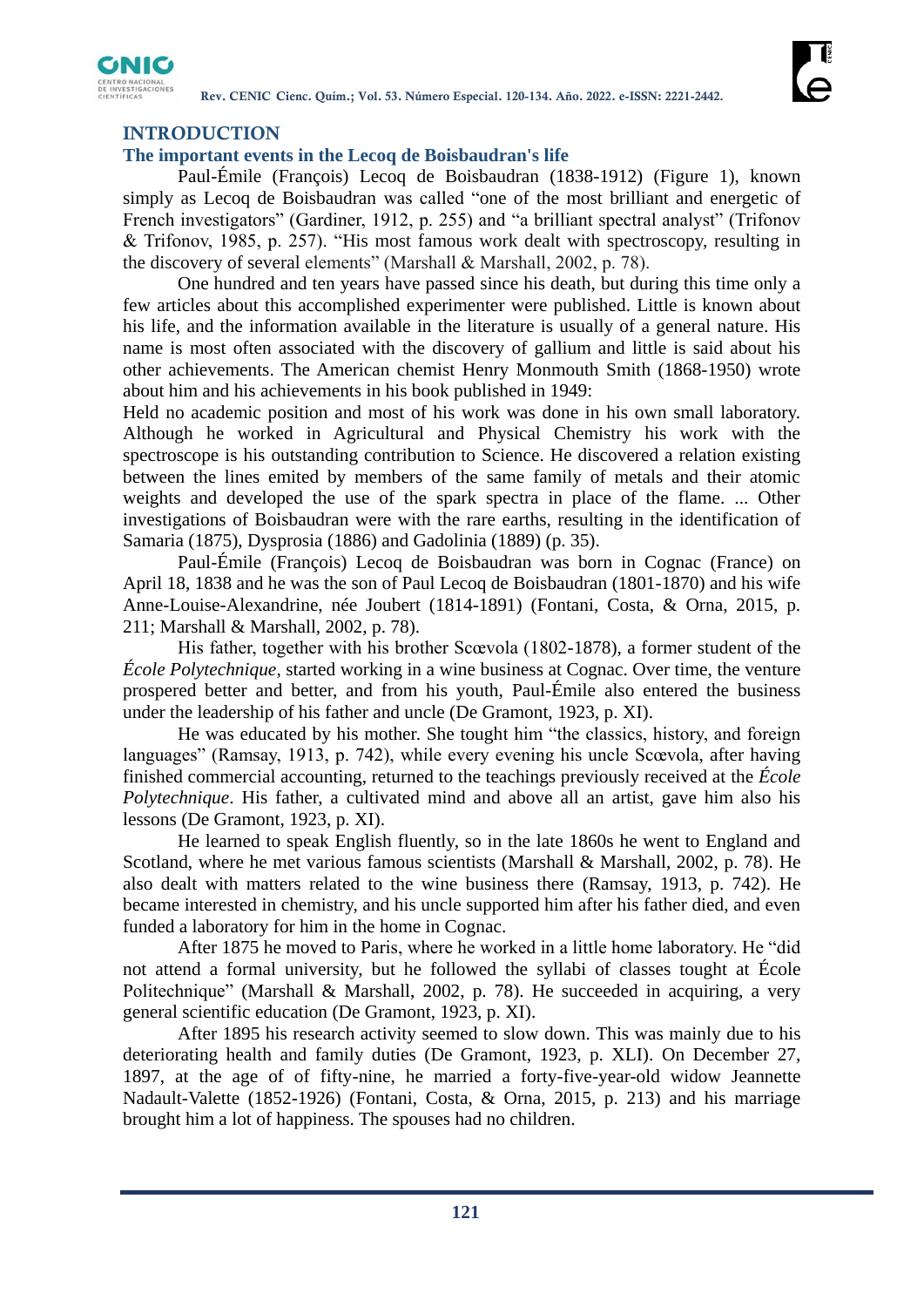



*Fig. 1. P.-É. Lecoq de Boisbaudran (1838-1912) ("Paul Emile (François)", n.d.)*

"His sufferings from anchylosis of the joints, which were very severe, were borne with stoical resignation" (Ramsay, 1913, p. 746). He died in his Parisian home on May 28, 1912, at the age of seventy-four. His body, according to his will, was brought back to Cognac. He rests in the family vault of the cemetery of Breuil ("Patrimoine de Cognac", n.d.).

## **Lecoq de Boisbaudran's greatest discoveries**

On August 27, 1875, he discovered a new chemical element which he named gallium. He wrote about this important event (Lecoq de Boisbaudran, 1875a) as follows:

The day before yesterday, on Friday, August 27, 1875, between 3 and 4 o'clock in the evening, I found clues of the probable existence of a new simple body, in the products of the chemical examination of a blende from the mine of Pierrefitte, Argelès valley (Pyrenees). Here is the data I have been able to collect so far. … The oxide … is precipitated in the long run by the metallic zinc, in a solution containing chlorides and sulphates. ... The chloride is precipitated by a small amount of ammonia. (p. 493).

In November 1875, two months after the announcement of his discovery, he received by electrolysis small amounts of pure gallium. He also described (Lecoq de Boisbaudran, 1875b; Lecoq de Boisbaudran, 1876a) the course of this process:

The ammoniacal solution of sulphate of gallium is decomposed by the voltaic current. Metallic gallium is deposited on the platinum plate which serves as negative electrode. The positive electrode becomes covered at the same time with a whitish coating,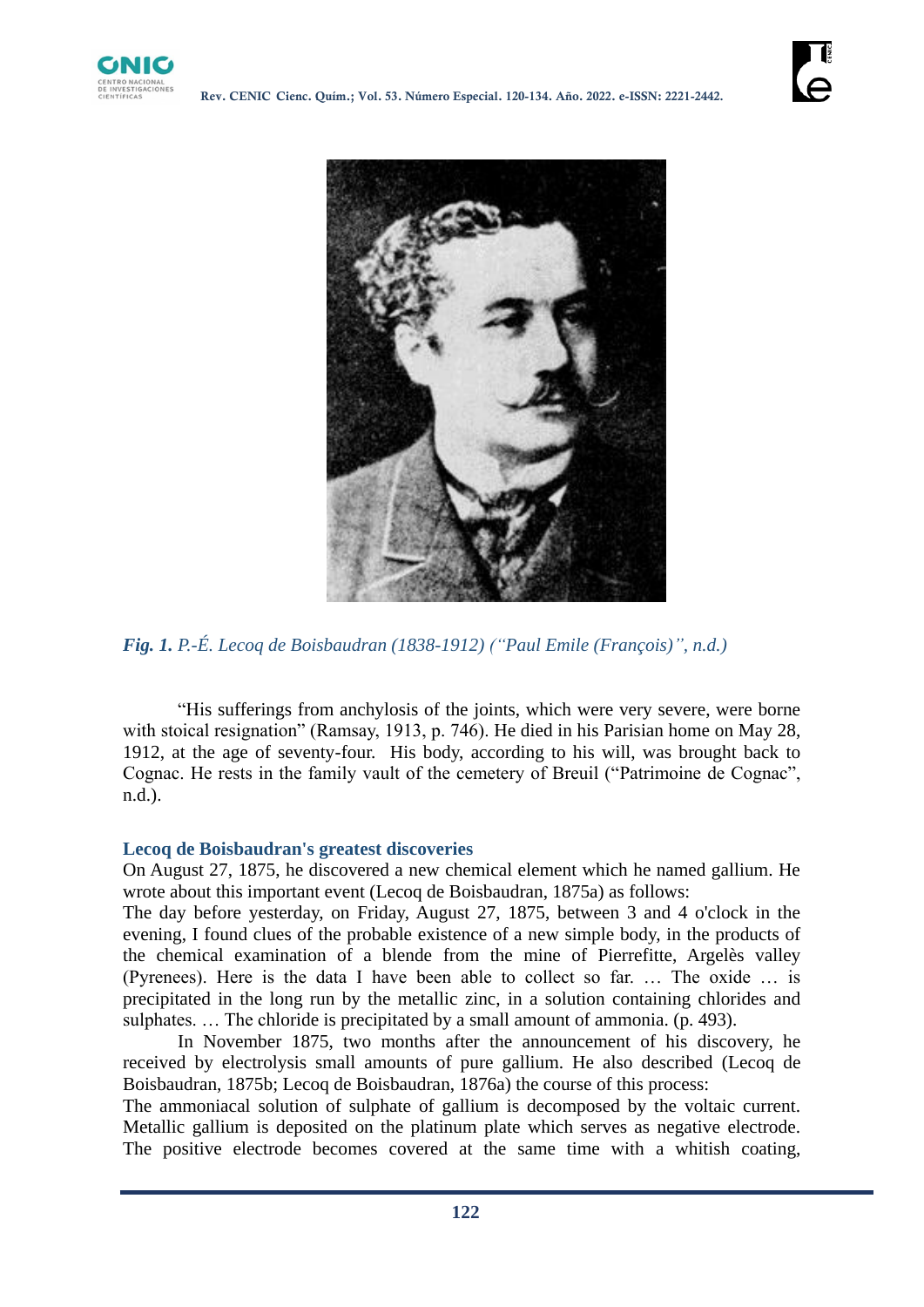

consisting of a pellicle which is easily detached from the platinum and is insoluble in a large excess of NH<sub>3</sub> (specimen 5). In a first operation 1.6 milligram was deposited in 4 hours 30 minutes on a platinum plate of about 185 square millims, superficies. The surface of the positive electrode was 877 square millims. The pile was composed of five bichromate couples (zincs 17 x 10 centims.) coupled in tension (1875b, p. 1103; 1876a, p. 175).

He also donated a sample of metallic gallium to the *Académie des Sciences* in Paris. He wrote (Lecoq de Boisbaudran, 1875b; Lecoq de Boisbaudran, 1876a) about it as follows as:

The sample which I have the honour to offer to the Academy (No. 1) weighs 3.4 milligrams: it was deposited in 5 hours 40 minutes, on a surface of 123 or 124 square millims.; the positive electrode had a surface of 877 square millims.; the current was supplied by ten bichromate elements (zincs 17 x 10 centims.) coupled in tension (1875b, p. 1103; 1876a, p. 175).

In 1878, Lecoq de Boisbaudran together with E. Jungfleisch (1878a; 1878b) began produced gallium in gram quantities. He wrote about how hard work it was:

At the Javel works all the gallium of the 4300 kilograms of [Bensberg] blende [that ore being the richest known] was thus concentrated into a mass weighing (still wet) about 100 kilograms. ... At this point, indeed, the treatment ceased to be on the large scale, and could be pursued in a laboratory. …The gallium is isolated by electrolysis of the potassic solution of the subsalt. The deposition of the metal is effected adwntageously only under special conditions. The intensity of the electric current, for example, should vary according to the state of the liquor; but the surface of the negative electrode must always be relatively small compared with that of the positive electrode. In one of our operations, which produced 8 grams of gallium in twenty-four hours, 40 Bunsen elements (18 centims. in height) arranged in eight parallel series, each comprising 5 elements in tension, put in action a negative electrode the double surface of which did not exceed 15 square centimetres, while the positive electrode presented an expanse of about 450 centimetres square. …

By operating in the manner above described, we collected 62 grams of crude gallium. If account be taken of the inevitable losses, and of some grams of gallium which still remain in our various products, the content of the Bensberg blende may be estimated at 1/60000, or nearly 16 milligrams per kilogram. This minute proportion of material capable of extraction accounts for the operations requiring so long a time (1878a, pp. 476-478; 1878b, pp. 318-320).

## **Boisbaudran's discovery of gallium and Mendeleev's prognose relating the discovery of this element**

In 1869, the outstanding Russian chemist Dmitri Ivanovich Mendeleev (1834-1907) elaborated classification of the chemical elements for the first time. All 63 known elements he arranged in a table according to increasing atomic weight. He also left empty places, claiming that they should be fulfilled by undiscovered elements. In 1870, he made a few corrections in his table. His final ideas he presented in the publication entitled *Yestestvennaya sistema elementov i primeneniye yeye k ukazaniyu svoystv neotkrytykh elementov* (*The Natural System of Elements and Its Application to Indicating the Properties of Undiscovered Elements*) which was published in the *Zhurnal Russkogo khimicheskogo obshchestva* (Journal of the Russian Chemical Society) in 1871 (Mendeleyev, 1871, cited by Mendeleyev, 1958, pp. 69-101). He, first of all, defined new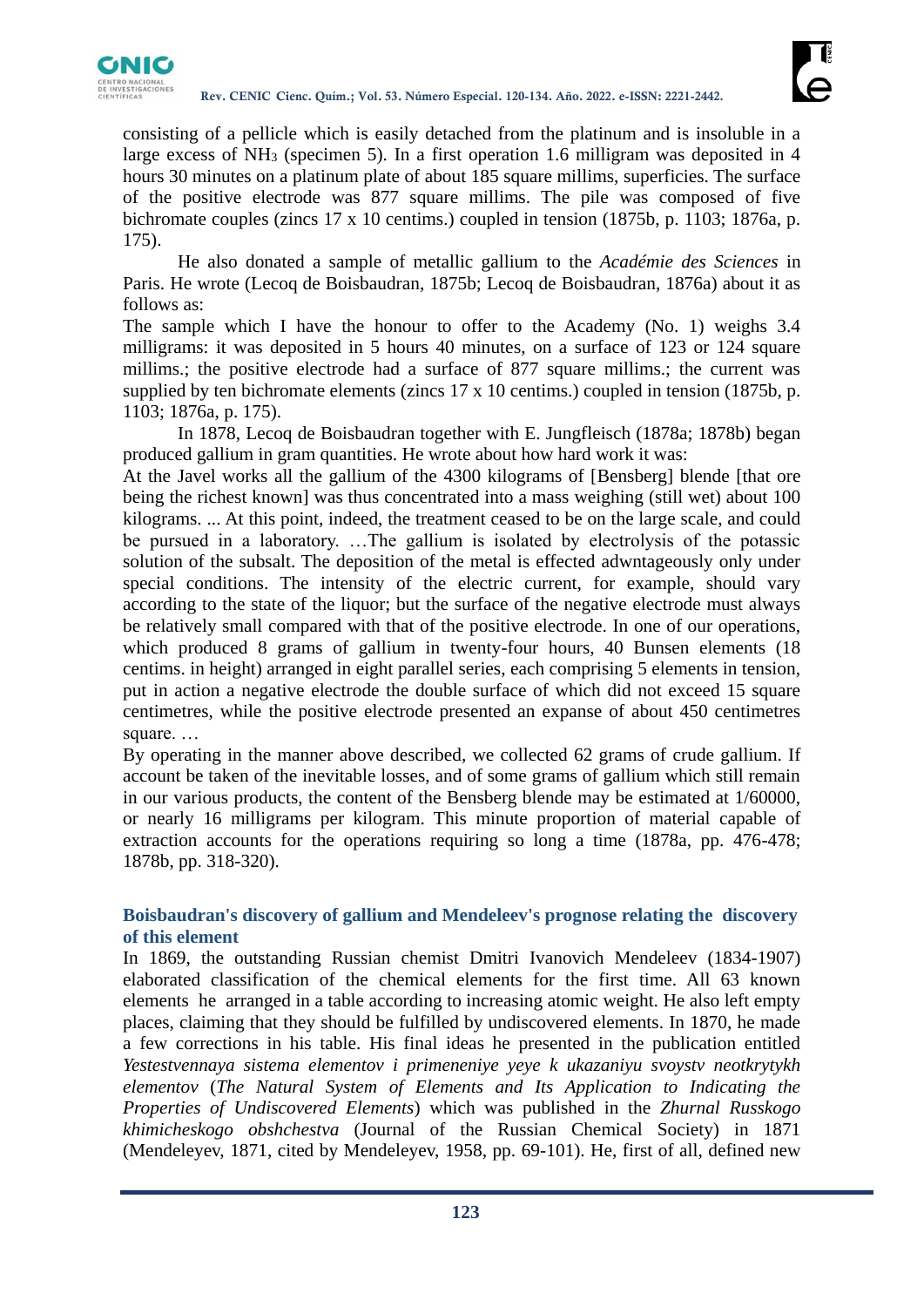

locations of indium, cerium, thorium, and uranium. Special attention he paid to aluminium analogue  $-$  an element of the third group. According to Mendeleev, zinc should be followed by another element, named by him *ekaalumini* – El. Mendeleev predicted its atomic weight, atomic volume, density, and other spectral characteristics.

In 1875, he wrote an article entitled *Remarques à propos de la découverte du gallium* (Notes on the Discovery of Gallium) which was published in the *Comptes Rendus Hebdomadaires des Séances de L'Academie des Sciences* (Mendeleeff, 1875). He wrote in it about the properties of ekaaluminium as follows:

The properties of ekaaluminium [El], according to the periodic law, must be as follows. Its atomic weight will be El=68; its oxide will have the formula  $El^2O^3$ ; its salts will have the formula  $EIX<sup>3</sup>$ . So, for example, the (unique?) ekaaluminum chloride will be  $EICI<sup>3</sup>$ ; it will give 39 percent of the metal and 61 percent of the chlorine on analysis and will be more volatile than ZnCl<sup>2</sup>. The sulfide  $E^{2}S^{3}$ , or oxysulfide  $E^{2}(S, O)^{3}$ , must be precipitated by hydrogen sulfide and will be insoluble in ammonium sulfide. The metal will be obtained easily by reduction; its density will be 5.9; … Mr. Lecoq de Boisbaudran, by applying his new method of spectral analysis, has just announced (*Comptes rendus*, p. 493) the presence, in Pierrefitte (Pyrenees) blende, of a new metal which he called gallium. The way in which it was discovered, the separation process (precipitation by  $H^2S$  before Zn) and some properties described (precipitation by  $BaCO<sup>3</sup>$ , solubility of the hydrate in ammonia, degree of volatility, etc.) lead to the presumption that this new metal is just the ekaaliminium. If further research confirms the identity of the properties I have just indicated for ekaaluminium with those of gallium, this will be an instructive example of the utility of the periodic law (pp. 970-971).

In 1876, Boisbaudran had enough milligrams of metallic gallium to determine, among other things, the density of this element. He wrote (Lecoq de Boisbaudran, 1877a, Lecoq de Boisbaudran, 1877b) about it as follows:

In May, 1876, I tried to determine approximatively the density of the new metal on a sample weighing 64 milligrams. I obtained 4.7 at  $+15^{\circ}$ C with reference to water at the same temperature. The mean specific gravity of aluminium and indium being about 4.8 ... , that found provisionally for gallium seemed to agree tolerably well with a theory which would place the new metal between indium and aluminium. However, the calculations established by M[r]. Mendeleef for a hypothetical body which seems to correspond to gallium, at least in its general properties, point to the number 5.9.

As soon as I had prepared a fresh supply of pure gallium I continued my researches as to its density, and I found that gallium crystallised under water, decrepitates sometimes when heated, which leads me to think that in my first experiment the metal perhaps contained interstices filled with air or water.

I am ignorant wheter this cause of error combined with others to falsify my first determination. Howewer this may be, I avoided it afterwards by subjecting the metal to a strong heat, and solidyfying it in a dry atmosphere. By these means I obtined higher densities, varing form 5.5 to 6.2 although the samples experimented with did not weigh more than a few centigrams.

I then operated on a single ingot of pure gallium weighting about 58 centigrams, formed by the union of the six samples mentioned above. The density of this ingot I found to be at +23 $\degree$  (and referred to water at +23 $\degree$ ):

| $1st$ experiment | 5.90[0] |
|------------------|---------|
| $2nd$ experiment | 5.97[0] |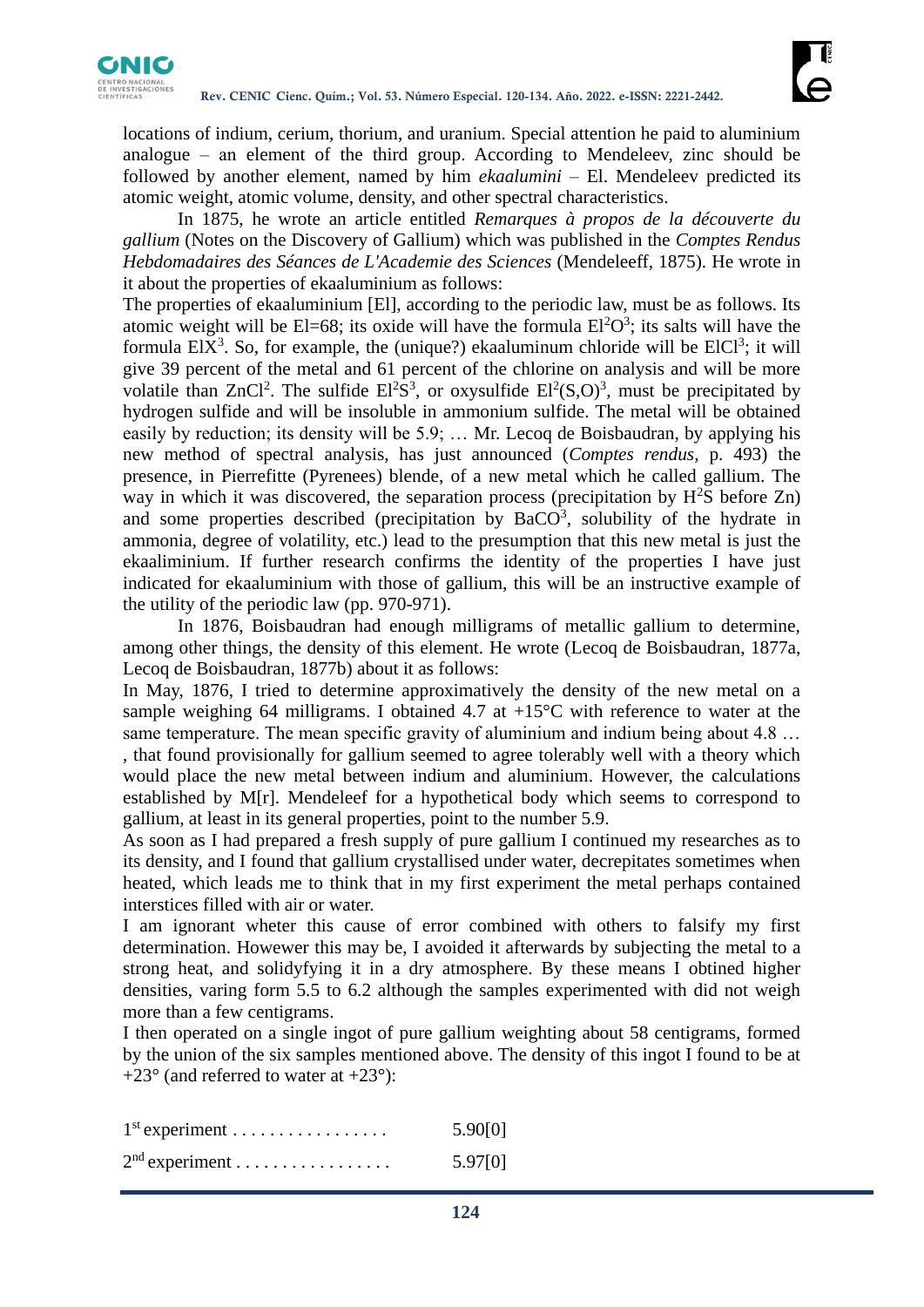

Mean . . . . . . . . . . . . . . . . 5.935

M[r]. Mendeleef's previsionis thus complety verified (1877a, p. 114; 1877b, p. 157).

 $\mathcal{L}$  and  $\mathcal{L}$  are the set of  $\mathcal{L}$ 

It should be emphasized at this point that Mendeleev was able to predicted in 1871 the properties of three chemical elements, not only Lecoq de Boisbaudran's gallium, as well as the scandium and germanium. Mendeleev's prognosis concerning an existence of boron analogue, which he named *ekabor* – Eb, became the truth (Mendeleyev, 1958, pp. 90-91). This element was discovered by the Swedish chemist Lars Frederic Nilson (1840- 1899) in 1879 and named scandium (Nilson, 1879, pp. 645-648). Discovery of germanium by the German chemist Clemens Alexander Winkler on the 6th February, 1886, decisively confirmed correctness of the periodic table of the elements defined by Mendeleev (Winkler, 1886, pp. 210-211). Mendeleev predicted its existence. He named it *ekasilici* – Es, and described some of its properties (Mendeleyev, 1958, p. 95).

#### **Lecoq de Boisbaudran's articles on gallium in foreign scientific journals**

In the years 1875-1883, many of his articles about gallium and its properties and separation were published in Great Britain, Germany and USA. His article entitled *On the Chemical and Spectroscopic Characters of a New Metal (Gallium)* was published in 1875 in *The London, Edinburgh, and Dublin Philosophical Magazine and Journal of Science*  (Lecoq de Boisbaudran, 1875c). In 1876, three of his articles appeared in the same journal on: the physical properties of gallium (Lecoq de Boisbaudran, 1876b), a new process for it separation (Lecoq de Boisbaudran, 1876c) and it spectrum (Lecoq de Boisbaudran, 1876d).

In 1877, his article entitled *Sur Un Nouveau Métal, Le Gallium* was published in *Annales de Chimie et de Physique* (Lecoq de Boisbaudran, 1877a). In the same year, the English version of this article appeared in *The Chemical News* (Lecoq de Boisbaudran, 1877b).

In 1876, his article on the physical properties of gallium was published in *Annalen der Physik* (Lecoq de Boisbaudran, 1876e). One year later, his paper entitled *Ueber das Gallium. Mit dem Namen Gallium und dem Symbol Ga bezeichnet* (About the gallium. Denoted by the name Gallium and the symbol Ga) appeared in the *Fresenius, Zeitschrift für analytische Chemie* (Lecoq de Boisbaudran, 1877c). His article under the title *Separations of Gallium* was published in 1883 in the *Scientific American* (Lecoq de Boisbaudran, 1883).

#### **Discovery of samarium and dysprosium by Lecoq de Boisbaudran**

In 1879, Lecoq de Boisbaudran showed that didymium from cerite differed from that coming from samarskite (Lecoq de Boisbaudran, 1879a). This discrepancy made it possible to discover of samarium. In the didymium of the samarskite, he recognized the presence of a new earth with a higher atomic weight, to which he gave the name *terre de la samarskite* (earth of the samarskite) (Lecoq de Boisbaudran, 1879b). In the next article (Lecoq de Boisbaudran, 1879c) entitled *Recherches sur le samarium, radical d'une terre*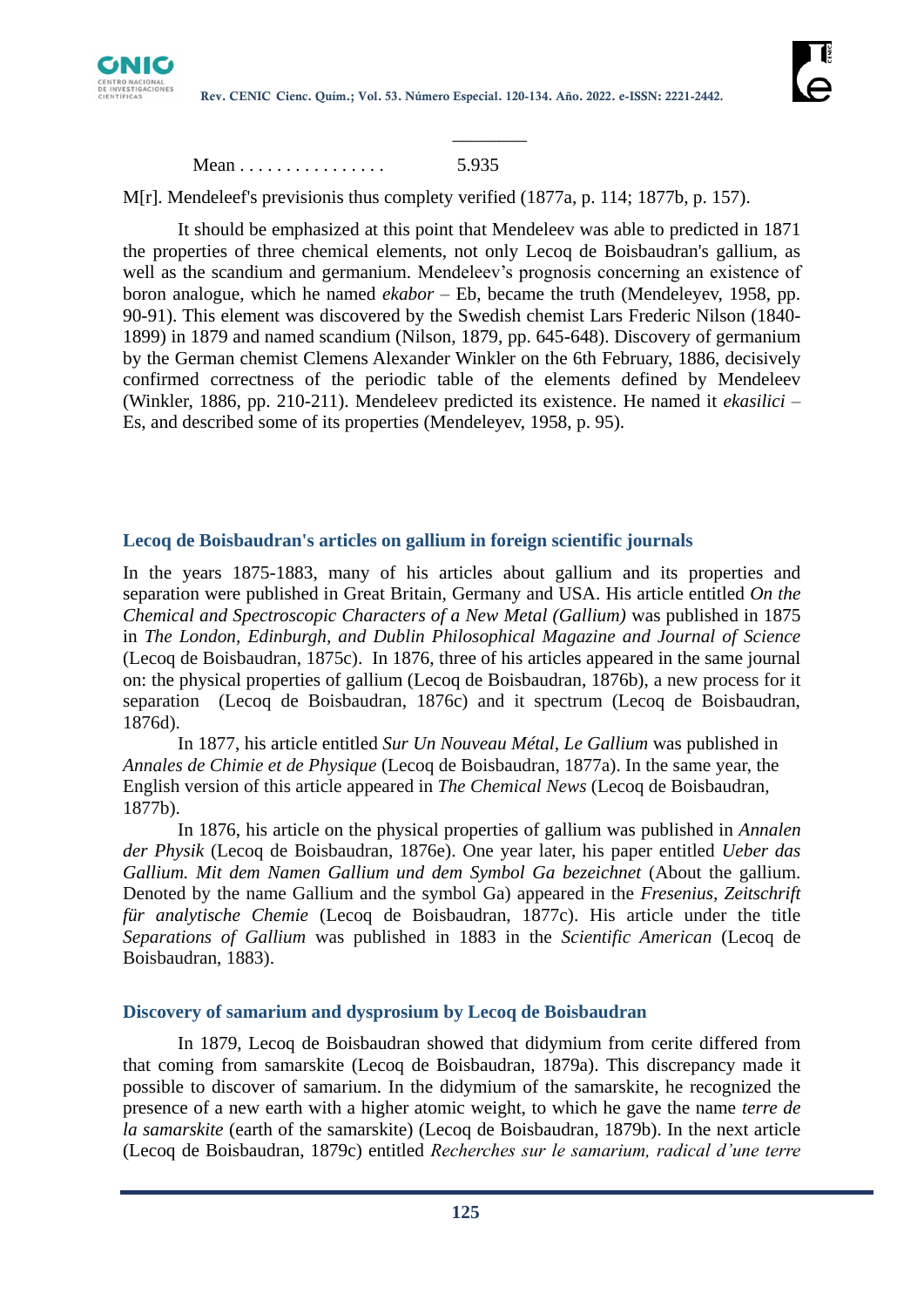

*nouvelle, extraite de la samarskite* (Research on the Samarium, Radical of a New Earth, Extracted from the Samarskite), he wrote:

The fear of having to deal with a mixture of new bodies and elements already known or announced had hitherto prevented me from giving a radical name, which was, however, already sufficiently distinguished by the two white bands; this reason no longer seems to me to exist now. However, I think I should remind you here that knowledge of the new metal is the result of research carried out independently by several people. To each will subsequently be attributed his fair share in the deconverte. These reservations made, I propose the name of *samarium* (symbol = Sm) derived from the root which has already been used to form the word *samarskite* (p. 214).

D. N. Trifonov & V. D. Trifonov (1985) wrote about the history of the discovery of *samarium* as follows:

Mendeleev put the symbol Di into his periodic table and described "didymium" as a separate chemical element although, in general, the great Russian scientist was suspicious about the REEs [Rare Earths] (for instance, he did not recognize the existence of terbium). The death sentence to "didymium" was signed by the study of samarskite. At the end of 1878 the French spectroscopist M. Delafontaine [(1837-1911)] began to study didymium extracted from this mineral and found two new lines in its spectrum. Since at that time the accepted approach was "a new line in the spectrum means a new element", Delafontaine thought just that. In his opinion, a new previously unknown element contained in "didymium" was responsible for the appearance of the new lines in the spectrum. He named it "decipium" from the Latin "to deceive, to stupefy" and the name proved to be ironical: "decipium" turned out to be a mixture of several REEs both known and unknown ones. Decipium was debunked in 1879 by L. de Boisbaudran of France who played a prominent role in the discovery of new REEs. … Boisbaudran extracted "didymium" from samarskite and thoroughly studied the sample by spectroscopy. Boisbaudran was a much more skillful experimenter than Delafontaine and he succeeded in separating the impurity from "didymium". He named the new element "samarium" after samarskite, being unaware that "samarium" was also a mixture of elements. Boisbaudran's discovery was immediately confirmed by [the Swiss chemist Jean-Charles de] Marignac [(1817-1894)] who, after multiple recrystallizations of "samarium", separated two fractions which he marked Yα and Yβ ... The spectrum of the second fraction was identical to the spectrum of "samarium" (p. 132).

In 1886, Lecoq de Boisbaudran discovered *dysprosium*. He wrote about the discovery of this element (Lecoq de Boisbaudran, 1886b; Lecoq de Boisbaudran, 1886c) as follows:

The oxide hitherto called *holmia* is therefore not homogeneous, and contains *at least* two radicles. As the bands 640.4 and 536.3 are those especially which served [the Swiss chemist] M[r]. [Jacques-Louis] Soret [(1827-1890)] and [the Swedish chemist] M[r]. [Per Teodor] Cleve [(1840-1905)] for recognising the presence of a new element in the old erbium, the author proposes to retain the name *holmium* for the element which produces these bands, and to call the metal giving the bands 753 and 451.5 *dysprosium* (symbol Dy) (1886b, p. 1004; 1886c, p. 265).

D. N. Trifonov & V. D. Trifonov in their book (1985) on the discovery of *dysprosium*, they wrote the following:

It is unquestionable that dysprosium was discovered (1886) by de Boisbaudran alone. Having prepared sufficiently pure "holmium", the scientist thoroughly studied its spectrum and discovered two new lines which pointed to the presence of an unknown element. After multiple recrystallizations he separated the impurity; thus, dysprosium was discovered, as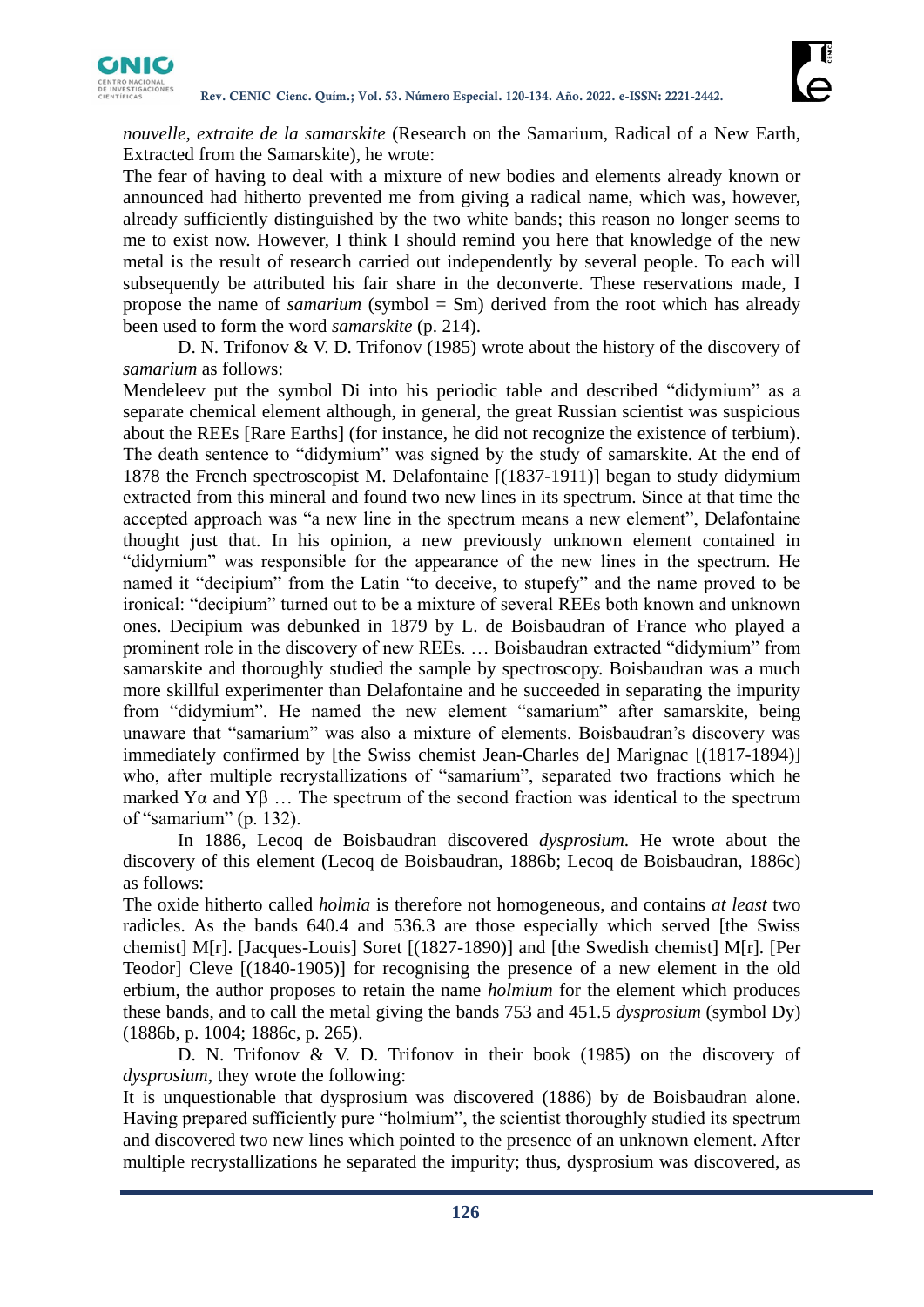

well as holmium. Its name originates from the Greek for "difficult to obtain". The name is symbolic since it is characteristic of the REEs history (p. 134).

## **Lecoq de Boisbaudran and Gadolinium**

The element 64 in the Periodic Table was named after the Finnish chemist Johan Gadolin (1760-1852) (Adunka, 2018, p. 23; Childs, 1998, p. 42; McLennan, 2018, p. 525; Sztejnberg, 2020; Weeks, 1960, p. 875). Jean-Charles de Marignac in a letter sent in 1886 to the Lecoq de Boisbaudran proposed the name *gadolinium* for the element Yα, which he identified spectroscopically in the mineral gadolinite in 1880. Marigniac also separated his oxide and is credited with its discovery. This metal was isolated by Lecoq de Boisbaudran in 1886 ("Gadolinium", n.d.).

Lecoq de Boisbaudran (1886d) in a short note published in *Comptes Rendus de l'Académie des Sciences* under the title *Le Yα de M. de Marignac est définitivement nomme gadolinium* (Mr. de Marignac's Yα Is Definitely Named Gadolinium), wrote:

During a correspondence which I recently had the honor of maintaining with M[r]. de Marignac, I took the liberty to draw the attention of the illustrious chemist to the advantage which there would be, for those who deal with rare earths, to see the  $\Upsilon\alpha$ receivings interesting, has long been too well studied and its spectrum offers characteristics too clear for any doubt to exist as to its individuality. ... Mr. de Marignac kindly asked me to announce to the Academy that he had chosen the name of gadolinium (symbol Gd) for the metal of  $Ya$  (p. 902).

#### **Articles, books and chapters in books written by Lecoq de Boisbaudran**

The list of Lecoq de Boisbaudran's works includes two hundred and forty six papers that appeared in print for a period of fifty-five years from 1866 to 1911 ("Bibliographie Des Travaux", 1923, pp. XLV-LIV). These are articles on various topics published in French, Germany, Great Britain, and USA. Most of his articles have been published in the *Comptes Rendus Hebdomadaires Des Séances De L'Académie Des Sciences*. His work also appeared in *Bulletin De La Sociéte Chimique De Paris, Annales De Chimie Et De Physique, Bulletin De La Sociéte Française De Minéralogie, Fresenius, Zeitschrift für analytische Chemie, The London, Edinburgh, and Dublin Philosophical Magazine and Journal of Science, The Chemical News,* and the *Scientific American*.

His early works were devoted to physical chemistry, in which he was one of the precursors. His first article entitled *Sur les solutions sursaturées* (On Supersaturated Solutions) appeared in 1866 in the *Comptes Rendus Hebdomadaires Des Séances De L'Académie Des Sciences* (Lecoq de Boisbaudran, 1866).

In 1869, he pointed out the similarities in the structure of the spectra of potassium, rubidium, and caesium (Lecoq de Boisbaudran, 1869).

His article entitled *Séparation du cérium et du Thorium* (Separation of cerium and thorium) was published in 1884 in the *Comptes Rendus Hebdomadaires Des Séances De L'Académie Des Sciences* (Lecoq de Boisbaudran, 1884a). Two years later, he proved that Lawrence Smith's *mosandrium* (Smith, 1878a; Smith, 1878b; Smith, 1878c) is a mixture of didymium and samarium (Lecoq de Boisbaudran, 1886a).

His last two papers were published in the *Comptes Rendus Hebdomadaires Des Séances De L'Académie Des Sciences* in 1911. The first article was entitled *Sur la déshydratation des sels (*On the Dehydration of Salts) (Lecoq de Boisbaudran, 1911). The second paper under the title *Sur le spectre du glucinium et sur ses bandes, dans diverses*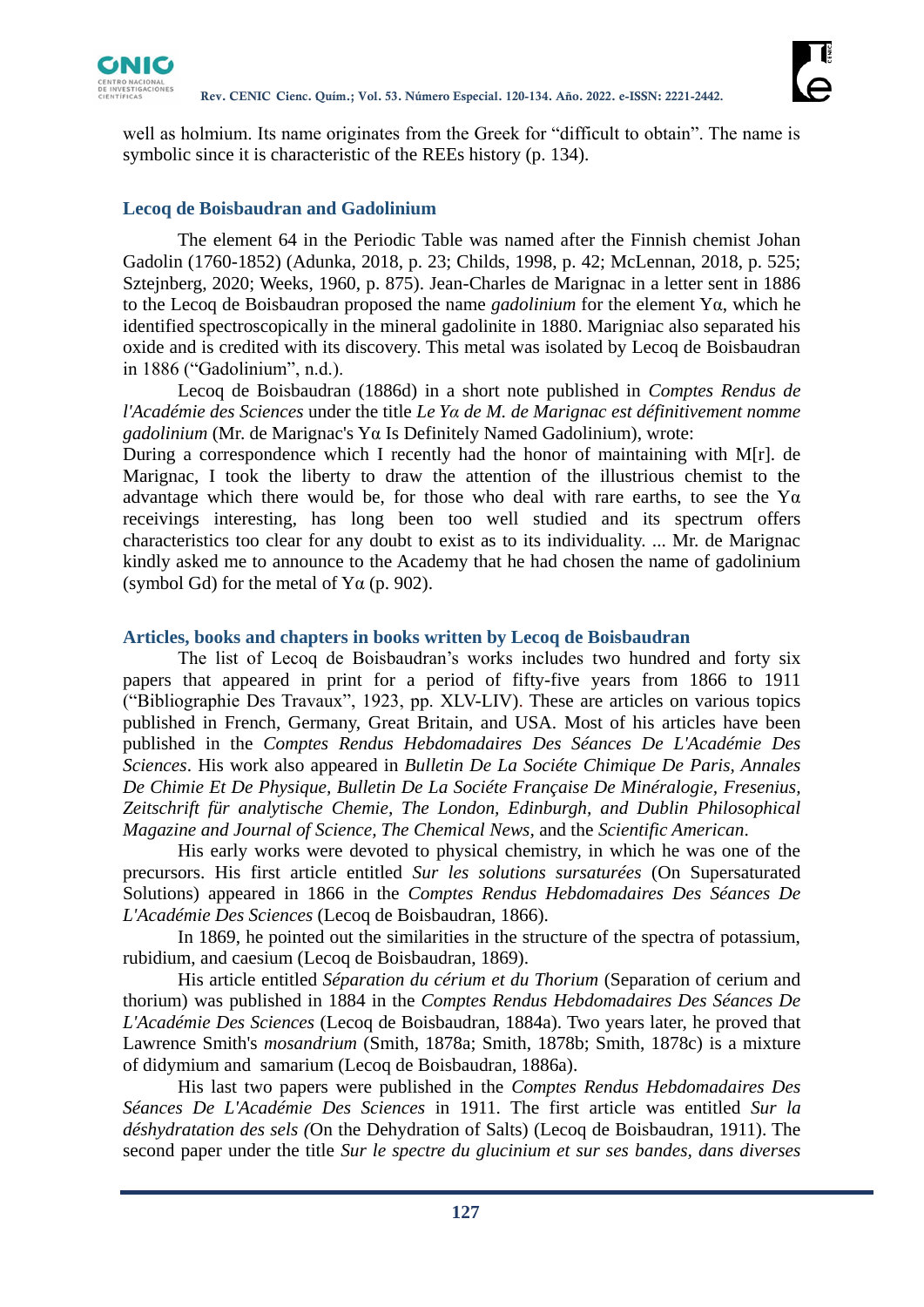

*sources lumineuses* (On the Spectrum of Glucinium and on its Bands, in Various Light Sources), he wrote together with the French physicist and mineralogist Arnaud de Gramont (1861-1923) (Lecoq de Boisbaudran & De Gramont, 1911).

He was the author of several books written in French. *His Sur La Constitution Des Spectres Lumineux. Extrait* (On the Constitution of Light Specters. Extract) was published in 1870 in La Rochelle (Lecoq de Boisbaudran, 1870).

In 1871, he wrote a book (Figure 2) entitled *Spectres Lumineux. Spectres Prismatiques Et En Longueurs D'Ondes Destinés Aux Recherches De Chimie Minérale*  (Light Specters. Prismatic and Wavelength Spectra for Mineral Chemistry Research) (Lecoq de Boisbaudran, 1874a). His *Atlas* with spectra of various chemical compounds was published the same year (Lecoq de Boisbaudran, 1874b).

In 1877, his *Sur Un Nouveau Métal, Le Gallium* was published by Gauthier-Villars in Paris (Lecoq De Boisbaudran, 1877d). Seven years later in 1884, his book under the title *Séparation Du Gallium D'Avec Les Autres Éléments* (Separation of Gallium from other Elements) appeared in Paris (Lecoq De Boisbaudran, 1884b).





He was the author of one chapter and one part in books written in French. In 1884, his chapter on *Gallium* was published in the third volume of the *Encyclopédie Chimique* under the direction of Edmond Frémy (1814-1894) (Lecoq de Boisbaudran, 1884c).

Twelve years after the death of Lecoq de Boisbaudran, a book entitled *Analyse Spectrale Appliquée Aux Recherches De Chimie Minérale* (Spectral Analysis Applied To Mineral Chemistry Research) was published in Paris. Lecoq de Boisbaudran's name can be seen on the title page as the author of the first part of this book, entitled *Dessins Et Leurs Descriptions* (Drawings and Their Descriptions) (Lecoq de Boisbaudran, 1923). The author of the second part was Arnaud de Gramont. This book also includes a bibliography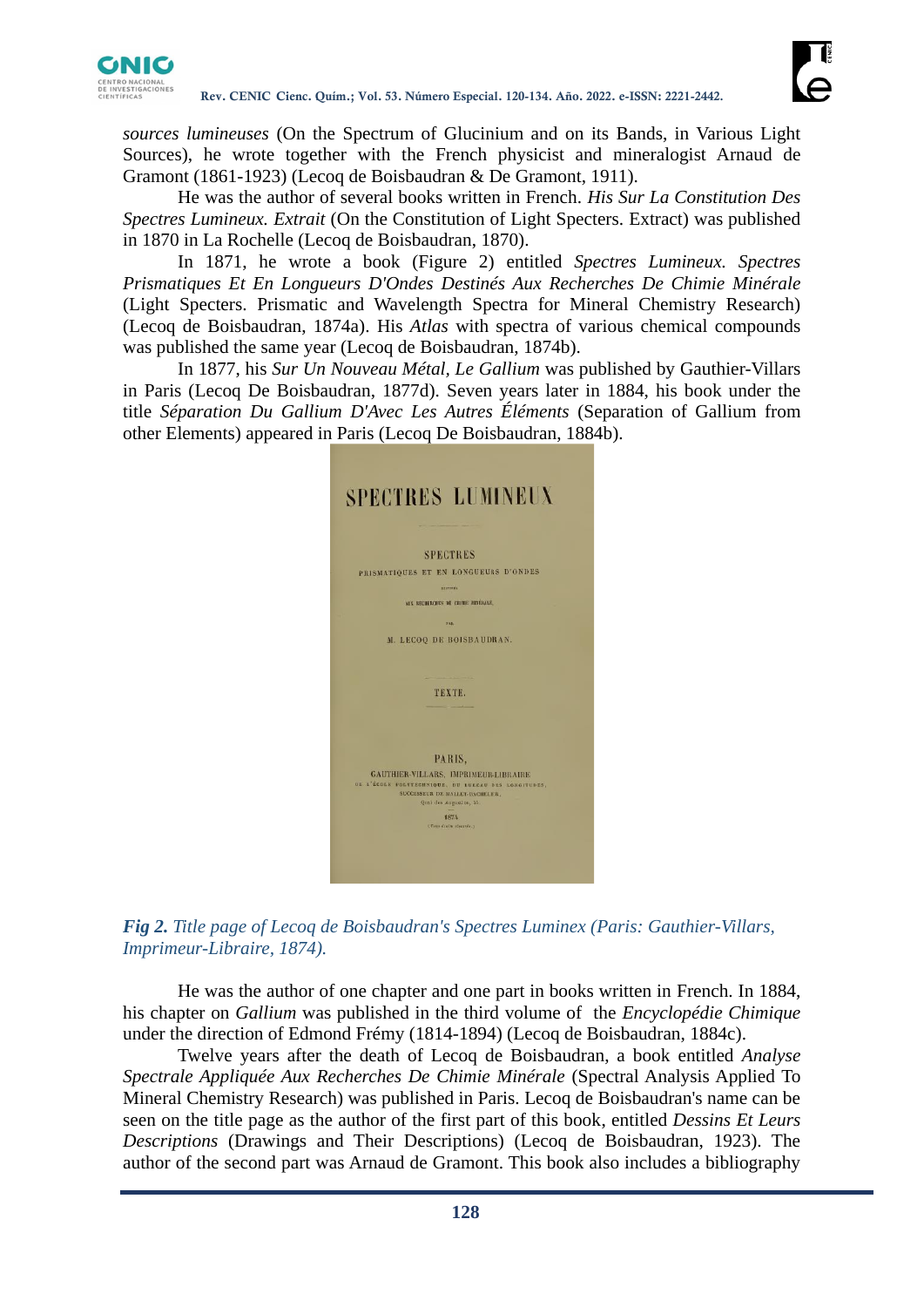

of the works of Lecoq de Boisbaudran (Lecoq de Boisbaudran & de Gramont, 1923, pp. XLV-LIV).

# **CONCLUSION**

Paul-Émile (François) Lecoq de Boisbaudran (1838-1912) was an important French chemist of the second half of the XIX century and the first decade of the XX century. He was one of the founders of spectroscopy. He discovered gallium, samarium, and dysprosium and improved methods for the separation of rare earths elements.

He was a man who never sought honors. He received the *croix de la Légion d'honneur* (Cross of the Legion of Honor) in 1876 for his discovery of gallium. "But, as he never took any steps for himself, he never received the officer's rosette" (Urbain, 1912, p. 664).

He received the Bordin Prize in 1872. In 1878, he became a corresponding member of the chemical section of the *Académie des sciences* ("Lecoq de Boisbaudran", 2014; Urbain, 1912, p. 664). On February 2, 1888, he was elected a foreign member of the *Chemical Society of London* ("The Jubilee of", 1896).

In 1879, he was awarded the Davy Medal by *the Royal Society of London* for his discovery of gallium ("The Royal Society", 2020; Urbain, 1912, p. 664). In the same year, the *Académie des sciences* awarded him the L. Lacaze Prize. The rationale (Figuier, 1881) was written as follows:

After discovering gallium, characterized by two lines placed in the violet, with wavelengths of 417.0 and 403.1, Mr. Lecoq de Boisbaudran studied with the greatest care the chemical properties of gallium, which he succeeded in extracting, by a work of several months, of a few hundred kilograms of blende. This study showed that there exists a close relationship between gallium and a metal predicted by the Russian chemist Mr. Mendeleev in his remarkable classification of the elements, … The new course following the discovery of this simple body assigns to the work of Mr. Lecoq de Boisbaudran all the characteristics of a true event in the history of chemistry. It is to consecrate the memory of this discovery that the Academy awards Mr. Lecoq de Boisbaudran the Lacaze Prize for 1879 (p. 507).

His books were written in French, and his papers were written not only in French, but also in English and German. Some authors also wrote about his life and works. For instance, J. H. Gardiner wrote briefly about him and his research activities in *Nature* (Gardiner, 1912). The French chemist George Urbain (1872-1938) wrote article about his works (Urbain, 1912). In 1913, his obituary notice was written by the British chemist Sir William Ramsay (1852-1916) (Ramsay, 1913). Arnaud de Gramont wrote about his life and works in 1923 (De Gramont, 1923). In 2002, James L. Marshall and Virginia R. Marshall wrote an article about him and the discovery of gallium (Marshall & Marshall, 2002). Marco Fontani, Mariagrazia Costa and Mary Virginia Orna briefly wrote about him in their book published in 2015 (Fontani, Costa, & Orna, 2015, pp. 211-213).

George Urbain (1912) wrote about one of his meetings with Lecoq de Boisbaudran as follows:

One day, face to face with him, I lamented the fact that his work was so little known and I reproached him for not having done enough to make it better known; he replies with a peaceful smile that science certainly was not lacking in impartial historians. I cannot recall this without being moved. … I then realized that I had before me not just a great scientist, but also a great person (p. 664).

Lecoq de Boisbaudran, as one of the great masters of the spectrochemistry, went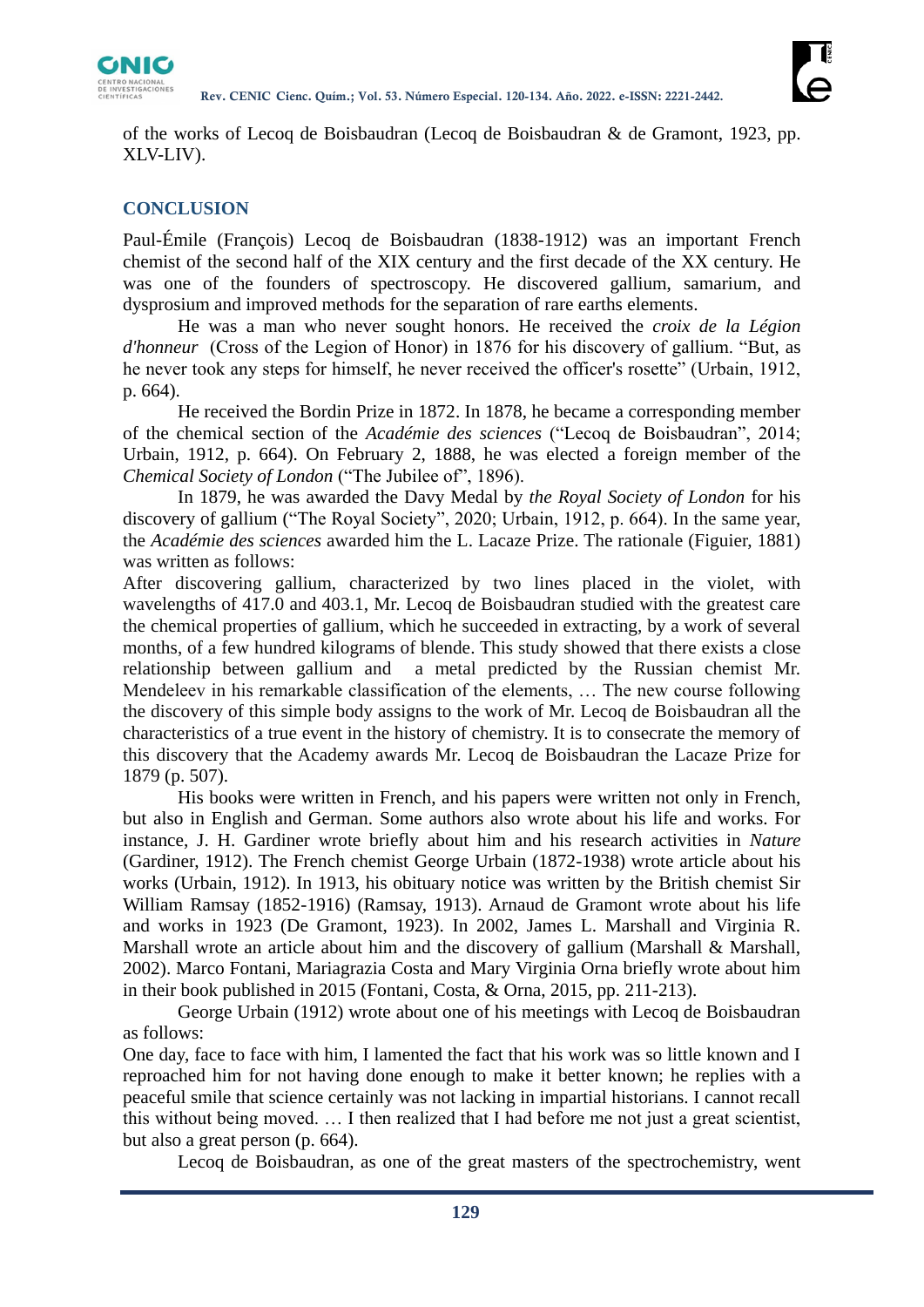

down in the history of chemistry, and his name was written in it forewer. This was made possible thanks to his wonderful studies in which he discovered gallium (1875), samarium (1879) and dysprosium (1886), his works in physical chemistry, analitycal chemistry, rare earth chemistry and spectrochemistry as well as his books and his chapters in books on chemistry and spectrochemistry.

# **BIBLIOGRAPHIC REFERENCES**

Adunka, R., & Orna, M.V. (2018). *Carl Auer von Welsbach*: *Chemist, Inventor, Entrepreneur*, Cham: Springer International Publishing AG.

*Bibliographie Des Travaux Scientifiques de M. Lecoq De Boisbaudran*. (1923). In F. Lecoq de Boisbaudran & A. de Gramont. *Analyse Spectrale Appliquée Aux*   $Recherches De Chimie$  *Partie: Dessins Et Leurs Descriptions Par F. Lecoq de Boisbaudran. II<sup>e</sup> Partie: Dispositifs, Méthodes Et Observations Générales Par Arnaud de Gramont* (pp. XLV- LIV). Paris: Libraire Scientifique J. Hermann. Retrieved from https://gallica.bnf.fr/ark:/12148/bpt6k320147d/f57.item

Childs, P. E. (1998) From hydrogen to meitnerium: naming the chemical elements. In K. J. Thurlow (Ed.), *Chemical Nomenclature*, (p. 42). Dordrecht: Springer Science + Business Media.

De Gramont, A. (1923). Introduction. Lecoq de Boisbaudran, Sa Vie, Son Œuvre Et Ses Idées. In F. Lecoq de Boisbaudran & A. de Gramont. (1923). *Analyse Spectrale Appliquée Aux Recherches De Chimie Minérale. Ire Partie: Dessins Et Leurs Descriptions Par F. Lecoq de Boisbaudran. II<sup>e</sup> Partie: Dispositifs, Méthodes Et Observations Générales Par Arnaud de Gramont* (pp. XI- XLIII). Paris: Libraire Scientifique J. Hermann. Retrieved from https://gallica.bnf.fr/ark:/12148/bpt6k320147d/f23.item

Figuier, L. (1881). *L'Année Scientifique Et Industrielle*. Vingt-Quatrième Année. Paris: Libraire Hachette Et C<sup>ie</sup>. Retrieved from https://archive.org/details/lannescientifiq05figugoog/page/ n516/mode/2up

Fontani, M., Costa, M., & Orna, M. V. (2015). *The Lost Elements. The Periodic Table's Shadow Side*. New York: Oxford University Press.

*Gadolinium*. (n.d.). Retrieved from PuBChem website: https://pubchem.ncbi.nlm.nih.gov/compound/Gadolinium

Gardiner, J. H. (1912). M. Lecoq De Boisbaudran. *Nature, 90*, 255-256. https://doi.org/10.1038/090255a0

Lecoq de Boisbaudran. (1911). Sur la déshydratation des sels. *Comptes Rendus* 

*Hebdomadaires Des Séances De L'Académie Des Sciences, 152*, 356-358. Retrieved from https://gallica.bnf.fr/ark:/12148/bpt6k3105c/f356.item

Lecoq de Boisbaudran. (1886a). Sur la mosandrine de Lawrence Smith. *Comptes Rendus Hebdomadaires Des Séances De L'Académie Des Sciences, 102*, 647-648. Retrieved from: https://gallica.bnf.fr/ark:/12148/bpt6k3058f/f645.item

Lecoq de Boisbaudran. (1886b). L'holmine (ou terre X de M. Soret) contient au moins deux radicaux métalliques. *Comptes Rendus Hebdomadaires Des Séances De L'Académie Des Sciences*, *102*, 1003-1004. Retrieved from https://gallica.bnf.fr/ark:/12148/bpt6k3058f/f1001.item

Lecoq de Boisbaudran. (1886c). Holmia, The Earth X of M. Soret Contains at Least Two Metallic Radicles. *The Chemical News, 53*, 265. Retrieved from https://archive.org/details/chemicalnewsand11unkngoog/page/n275/mode/2up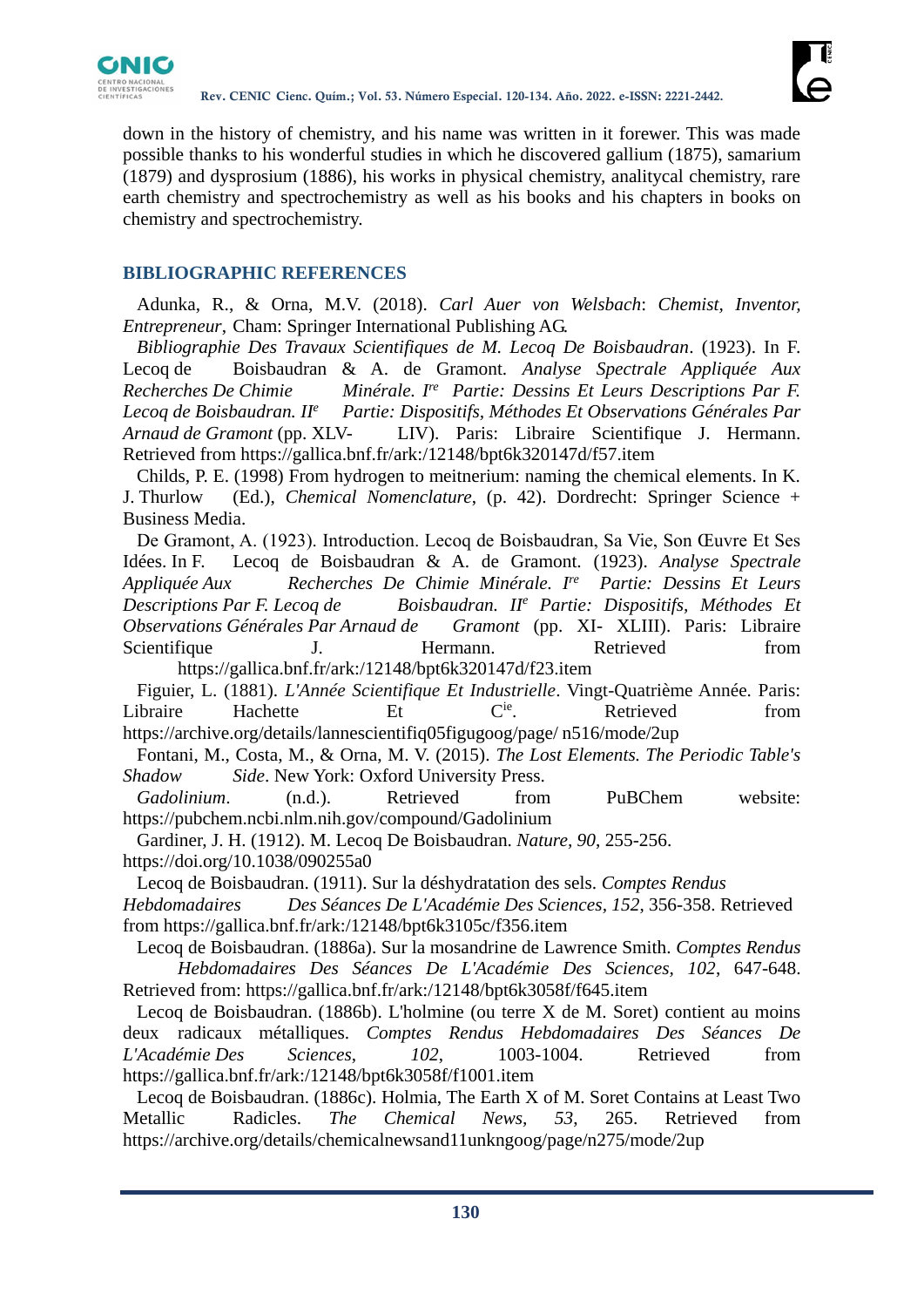

Lecoq de Boisbaudran. (1886d). Le Yα de M. de Marignac est définitivement nomme gadolinium. *Comptes Rendus Hebdomadaires Des Séances De L'Académie Des Sciences*, *102*, 902. Retrieved from from **from** 

https://gallica.bnf.fr/ark:/12148/bpt6k3058f/f900.item

Lecoq de Boisbaudran. (1884a). Séparation du cérium et du Thorium. *Comptes Rendus Hebdomadaires Des Séances De L'Académie Des Sciences, 99*, 525-526. Retrieved from https://gallica.bnf.fr/ark:/12148/bpt6k3055h/f525.item

Lecoq De Boisbaudran. (1884b). *Séparation Du Gallium D'Avec Les Autres Éléments.* Paris: Gauthier-Villars, **Imprimeur-Libraire.** Retrieved from https://babel.hathitrust.org/cgi/pt? id=osu.32435015272388&view=1up&seq=5

Lecoq de Boisbaudran. (1884c). Gallium. In Cleve, Lecoq de Boisbaudran & Sabatier. *Tome III. – Métaux. 5e cahier (Métaux Terreux), Glucinium, Zirconium, Thorium, Cérium, Lanthane, Didyme, Samarium, Décipium et Terbium, Yttrium, Holmium, Ytterbium, Scandium, Gallium et Indium. Encyclopédie Chimique. Publiée Sous La Direction de M. Frémy, ...* (pp. 201- 222). Paris: Dunod, Éditeur. Retrieved from https://archive.org/details/BIUSante\_pharma\_018935x16/page/n201/mode/2up

Lecoq de Boisbaudran. (1883). Separations of Gallium. *Scientific American Supplement, 402*, 6417- 6418. https://doi.org/10.1038/scientificamerican09151883-6417bsupp

Lecoq de Boisbaudran. (1879a). Le didyme de la samarskite diffère-t-il de celui de la cérite? *Comptes Rendus Hebdomadaires Des Séances De L'Académie Des Sciences*, *88*, 322. Retrieved from https://gallica.bnf.fr/ark:/12148/bpt6k30457/f320.item

Lecoq de Boisbaudran. (1879b). Nouveiles raies spectrales observées dans des substances extraites de la samarskite. *Comptes Rendus Hebdomadaires Des Séances De L'Académie Des Sciences*, *88*, 322-323. Retrieved from https://gallica.bnf.fr/ark:/12148/bpt6k30457/f320.

Lecoq de Boisbaudran. (1879c). Recherches sur le samarium, radical d'une terre nouvelle, extraite de la samarskite. *Comptes Rendus Des Séances De L'Académie Des Sciences, 89, 212-214.* Retrieved from

https://gallica.bnf.fr/ark:/12148/bpt6k3046j/f214.item

Boisbaudran. (1877a). Sur Un Nouveau Métal, Le Gallium. *Annales de Chimie et de Physique, 5e Série, 10,* 100-141.

https://gallica.bnf.fr/ark:/12148/bpt6k6569176b/f106.image

Lecoq de Boisbaudran. (1877b). On the New Metal–Gallium. *The Chemical News, 35*, 148-150, 157-160, 167-170. Retrieved from https://archive.org/details/chemicalnewsand51unkngoog/page/n156/mode/2up

Lecoq de Boisbaudran. (1877c). Ueber das Gallium. Mit dem Namen Gallium und dem Symbol Ga bezeichnet. *Fresenius, Zeitschrift für analytische Chemie, 16*, 239-242. https://doi.org/10.1007/BF01356089

Lecoq de Boisbaudran. (1877d). *Sur Un Nouveau Métal, Le Gallium*. Paris: Gauthier-Villars, Imprimeur-Libraire. Retrieved from https://catalogue.bnf.fr/ark:/12148/cb307683446

Lecoq de Boisbaudran. (1876a). On the some properties of gallium. *The London, Edinburgh, and Dublin Philosophical Magazine and Journal of Science, Series 5, 1*(2), 173-176. http://dx.doi.org/10.1080/14786447608639021

Lecoq de Boisbaudran. (1876b). On the physical properties of gallium. *The London, Edinburgh, and Dublin Philosophical Magazine and Journal of Science, Series 5, 2*(12), 398-400. http://dx.doi.org/10.1080/14786447608639126

Lecoq de Boisbaudran. (1876c). A new process for the separation of gallium, *The London, Edinburgh, and Dublin Philosophical Magazine and Journal of Science,*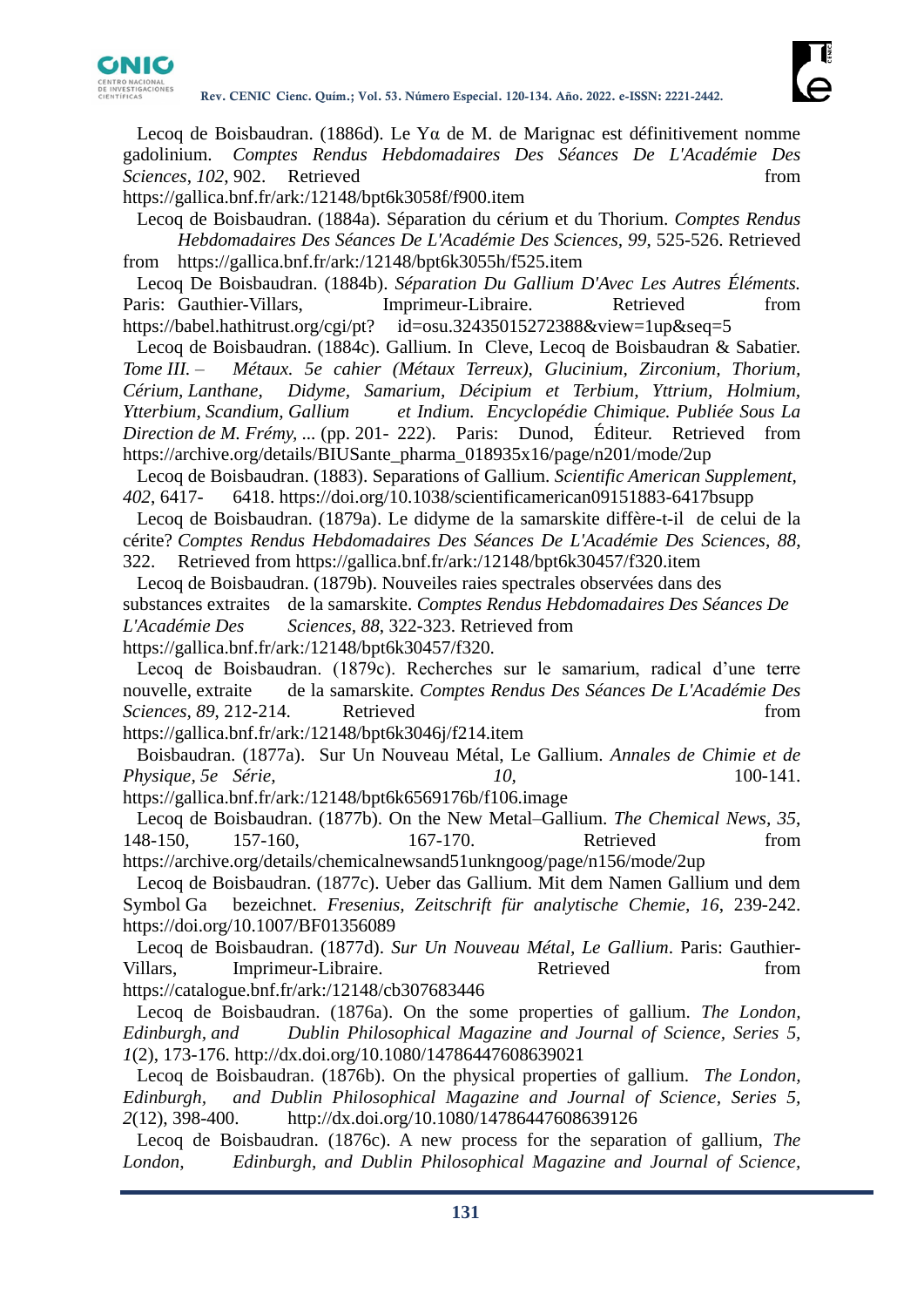

*Series 5, 2*(13), 479-480. http://dx.doi.org/10.1080/14786447608639141

Lecoq de Boisbaudran. (1876d). On the spectrum of gallium. *The London, Edinburgh, and Dublin Philosophical Magazine and Journal of Science, Series 5, 1*(2), 176. http://dx.doi.org/10.1080/14786447608639022

Lecoq de Boisbaudran. (1876e). Ueber die physikalischen Eigenschaften des Galliums. *Annalen der Physik, 235*(12), 649-650. https://doi.org/10.1002/andp.18762351216

Lecoq de Boisbaudran. (1875a). Caractères chimiques et spectroscopiques d'un nouveau métal, le Gallium, découvert dans une blende de la mine de Pierrefitte, vallée d'Argelès (Pyrénées). *Comptes Rendus Hebdomadaires des Séances de L'Academie des Sciences*, *81*, 493-495. Retrieved from

https://gallica.bnf.fr/ark:/12148/bpt6k3038w/f490.item

Lecoq de Boisbaudran. (1875b). Sur quelques propriétés du gallium. *Comptes Rendus Hebdomadaires Des Séances De L'Académie Des Sciences*, *81*, 1100-1108. Retrieved from https://gallica.bnf.fr/ark:/12148/bpt6k3038w/f1095.item

Lecoq de Boisbaudran. (1875c). On the Chemical and Spectroscopic Characters of a New Metal (Gallium). *The London, Edinburgh, and Dublin Philosophical Magazine and Journal of Science, Series 4, 50*(332), 414-416. https://doi.org/10.1080/14786447508641312

Lecoq de Boisbaudran. (1874a). *Spectres Lumineux. Spectres Prismatiques Et En Longueurs D'Ondes Destinés Aux Recherches De Chimie Minérale*. Texte. Paris: Gauthier-Villars, Imprimeur-Libraire De L'École Polytechnique, Du Bureau Des Longitudes. Retrieved from https://archive.org/details/b21976740/page/n9/mode/2up

Lecoq de Boisbaudran. (1874b). *Spectres Lumineux. Spectres Prismatiques Et En Longueurs D'Ondes Destinés Aux Recherches De Chimie Minérale*. Atlas. Paris: Gauthier-Villars, Imprimeur-Libraire De L'École Polytechnique. Du Bureau Des Longitudes. Retrieved from https://gallica.bnf.fr/ark:/12148/bpt6k918515/f5.item

Lecoq de Boisbaudran. (1870). *Sur La Constitution Des Spectres Lumineux. Extrait*. La Rochelle: Typographie De G. Mareschal. Retrieved from https://gallica.bnf.fr/ark:/12148/bpt6k91822k/f3.item

Lecoq de Boisbaudran. (1869). Sur la constitution des spectres lumineux. *Comptes Rendus Hebdomadaires Des Séances De L'Académie Des Sciences*, *69*, 606-615. Retrieved from https://gallica.bnf.fr/ark:/12148/bpt6k30260/f608.item

Lecoq de Boisbaudran. (1866). Sur les solutions sursaturées. *Comptes Rendus Hebdomadaires Des* Séances De L'Académie Des Sciences, 63, 95-96. Retrieved from https://gallica.bnf.fr/ark:/12148/bpt6k30204/f95.item

*Lecoq de Boisbaudran, Paul Emile dit François Lecoq de Boisbaudran*. (2014). Retrieved from Comité des travaux historiques et scientifique website: https://cths.fr/an/savant.php? id=115362#

Lecoq de Boisbaudran & De Gramont, A. (1911). Sur le spectre du glucinium et sur ses bandes, dans diverses sources lumineuses. *Comptes Rendus Hebdomadaires Des Séances De L'Académie Des Sciences, 153*, 318-321. Retrieved from https://gallica.bnf.fr/ark:/12148/bpt6k3106p/f318.item

Lecoq de Boisbaudran & Jungfleisch, E. (1878a). Extraction du gallium. *Comptes Rendus Hebdomadaires Des Séances De L'Académie Des Sciences*, *86*, 475-478. Retrieved from https://gallica.bnf.fr/ark:/12148/bpt6k3043m/f499.item

Lecoq de Boisbaudran & Jungfleisch, E. (1878b). On the extraction of gallium. *The London, Edinburgh, and Dublin Philosophical Magazine and Journal of Science, Series 5, 5*(31), 318-320. https://doi.org/10.1080/14786447808639432

Lecoq de Boisbaudran, F., & De Gramont, A. (1923). *Analyse Spectrale Appliquée Aux*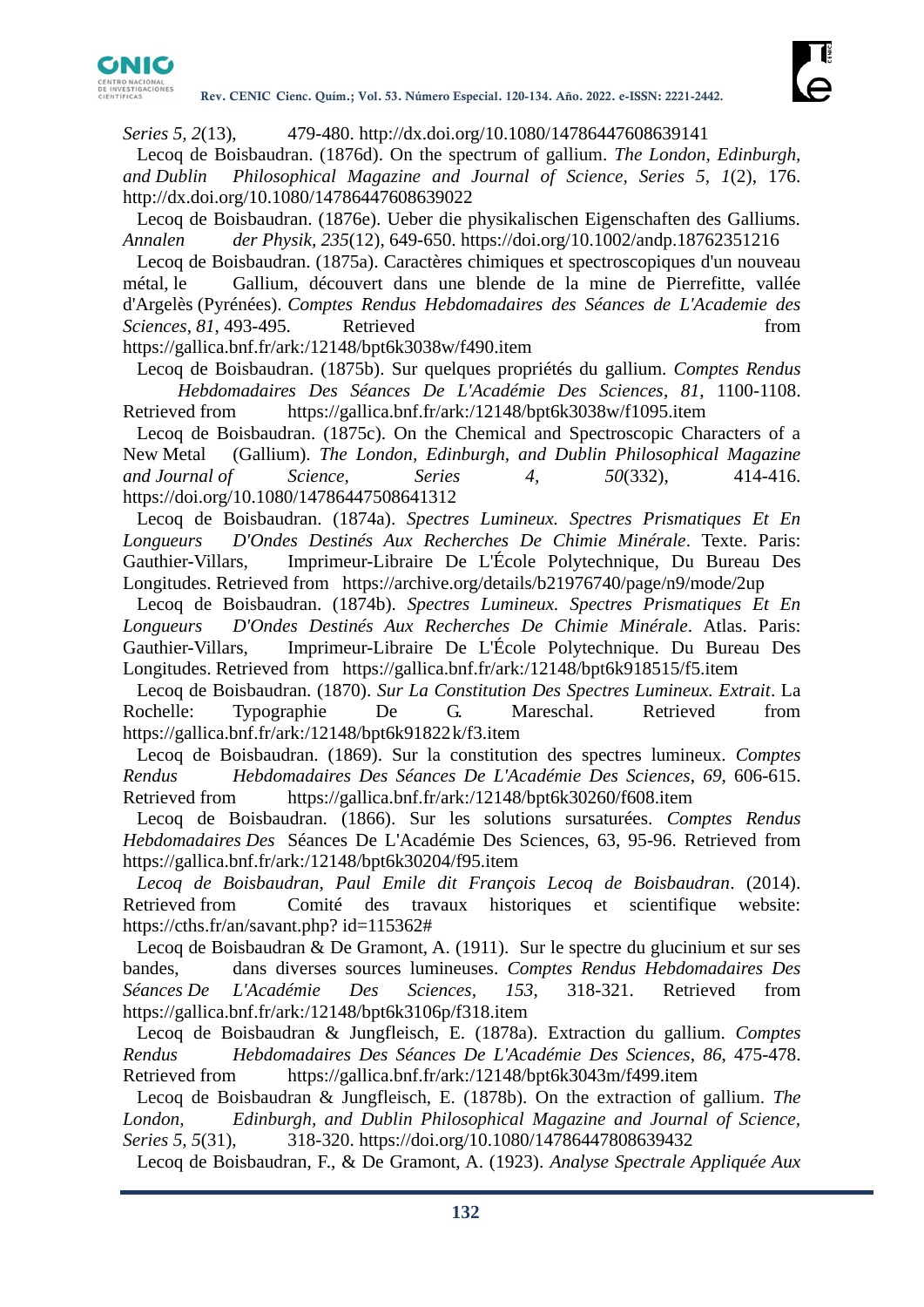

Recherches De Chimie Minérale. I<sup>re</sup> Partie: Dessins Et Leurs Descriptions Par F. Lecoq de Boisbaudran. II<sup>e</sup> Partie: Dispositifs, Méthodes Et Observations Générales Par Arnaud de Gramont. Paris: Libraire Scientifique J. Hermann. Retrieved from https://gallica.bnf.fr/ark:/12148/bpt6k320147d

Marshall, J. L. & Marshall, V. R. (2002). Rediscovery of the Elements. Gallium. *The Hexagon, 93*(4),78-81.Retrieved from

https://digital.library.unt.edu/ark:/67531/metadc111187/

McLennan, S. M. (2018). Gadolinium. In W. M. White, W. H. Cassey, B. Marty, & H. Yurimoto (Eds.), *Encyclopedia of Geochemistry. A Comprehensive Reference Source of the Chemistry of The Earth*, *(*p. 525). Cham: Springer International Publishing AG.

Mendeleeff, D. (1875). Remarques à propos de la découverte du gallium. *Comptes Rendus Hebdomadaires des Séances de L'Academie des Sciences*, *81*, 969-972. Retrieved from https://gallica.bnf.fr/ark:/12148/bpt6k3038w/f964.item

Mendeleyev, D. I. (1958). *Periodicheskiy zakon*. *Redaktsiya, stat'ya i primechaniya B. M. Kedrova* [Periodic Law. Editorial, Article and Notes of B. M. Kedrov]. Moskva: Izdatel'stvo Akademii Nauk SSSR (in Russian).

Mendeleyev, D. (1871). Yestestvennaya sistema elementov i primeneniye yeye k ukazaniyu svoystv neotkrytykh elementov. *Zhurnal Russkogo Khimicheskogo Obshchestva*, *3*(2), 25-56.

Nilson, L. F. (1879). Sur le scandium, élément nouveau. *Comptes Rendus Hebdomadaires des Séances de L'Academie des Sciences*, *88*, 645-648. Retrieved from https://gallica.bnf.fr/ark:/12148/bpt6k30457/f642.item

*Patrimoine de Cognac. Rue Lecoq-De-Boisbaudran*. (n.d.). Retrieved from https://photocognac. com/saint-jacques/rue-lecoq-de-boisbaudran/

*Paul Emile (François) Lecoq de Boisbaudran*. (n.d.). Retrieved from

https://periodieksysteem.com/ biografie/paul-emile-francois-lecoq-de-boisbaudran

Ramsay, W. (1913). Paul Émile (dit François) Lecoq de Boisbaudran. *Journal of the Chemical Society, Transactions, 103*, 742-746. https://doi.org/10.1039/CT9130300742

Smith, H. M. (1949). *Torchbearers of Chemistry. Portraits and Bibliography of Scientists Who Have Contributed to the Making of Modern Chemistry*. New York: Academic Press Inc., Publishers.

Smith, J.-L. (1878a). Le Mosandrum; un nouvel élément. *Comptes Rendus* 

*Hebdomadaires Des Séances De L'Académie Des Sciences, 87*, 148-151. Retrieved from https://gallica.bnf.fr/ ark:/12148/bpt6k3044x/f157.item

Smith, J. L. (1878b). Note au sujet de l'élément appelé mosandrum. *Comptes Rendus Hebdomadaires Des Séances De L'Académie Des Sciences, 87*, 831-834. Retrieved from https://gallica.bnf.fr/ark:/12148/bpt6k3044x/f908.item

Smith, L. (1878c). Note sur une nouvelle terre du gropupe du cérium et remarques sur une méthode d'analyse des colombates naturels. *Comptes Rendus Hebdomadaires Des Séances De L'Académie Des Sciences, 87*, 146-148. Retrieved from https://gallica.bnf.fr/ark:/12148/

bpt6k3044x/f155.item

Sztejnberg, A. (2020). The Famous Finnish Chemist Johan Gadolin (1760-1852) in the Literature Between the 19th and 21th Centuries. *Revista CENIC Ciencias Químicas*, *51*(2), 352-368. Retrieved from

https://revista.cnic.cu/index.php/RevQuim/article/view/807

*The Jubilee of the Chemical Society of London. Record of the Proceedings Together with an Account of the History and Development of the Society, 1841-1891*. (1896.)